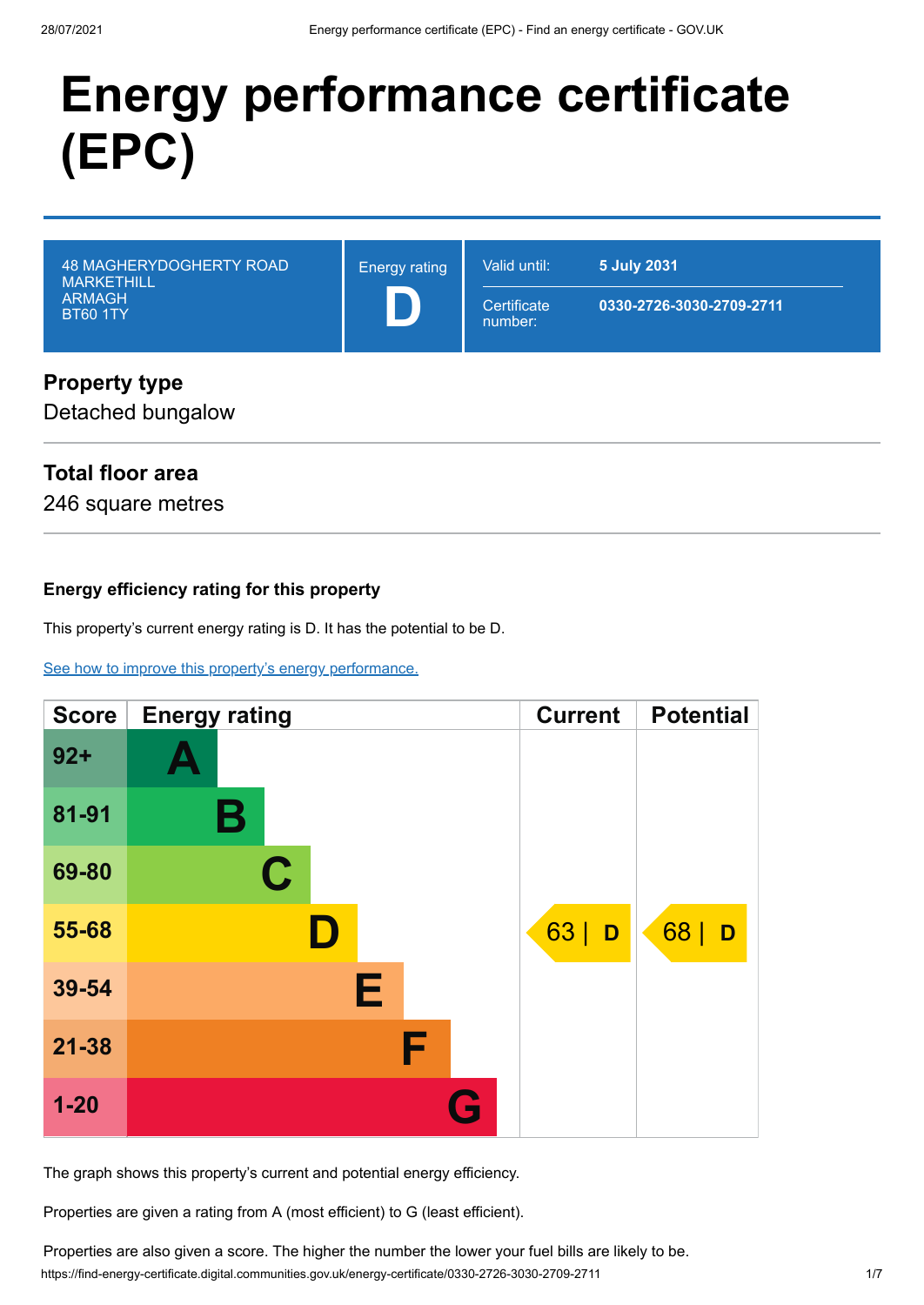For properties in Northern Ireland:

- the average energy rating is D
- the average energy score is 60

#### **Breakdown of property's energy performance**

This section shows the energy performance for features of this property. The assessment does not consider the condition of a feature and how well it is working.

Each feature is assessed as one of the following:

- very good (most efficient)
- good
- average
- poor
- very poor (least efficient)

When the description says "assumed", it means that the feature could not be inspected and an assumption has been made based on the property's age and type.

| <b>Feature</b>       | <b>Description</b>                          | Rating    |
|----------------------|---------------------------------------------|-----------|
| Wall                 | Cavity wall, as built, insulated (assumed)  | Good      |
| Roof                 | Pitched, insulated (assumed)                | Good      |
| Roof                 | Roof room(s), insulated (assumed)           | Good      |
| Window               | Fully double glazed                         | Average   |
| Main heating         | Boiler and underfloor heating, oil          | Average   |
| Main heating control | Time and temperature zone control           | Very good |
| Hot water            | From main system                            | Average   |
| Lighting             | Low energy lighting in 88% of fixed outlets | Very good |
| Floor                | Solid, insulated (assumed)                  | N/A       |
| Secondary heating    | Room heaters, wood logs                     | N/A       |

# **Low and zero carbon energy sources**

Low and zero carbon energy sources release very little or no CO2. Installing these sources may help reduce energy bills as well as cutting carbon emissions. The following low or zero carbon energy sources are installed in this property:

• Biomass secondary heating

## **Primary energy use**

The primary energy use for this property per year is 159 kilowatt hours per square metre (kWh/m2).

#### What is primary energy use?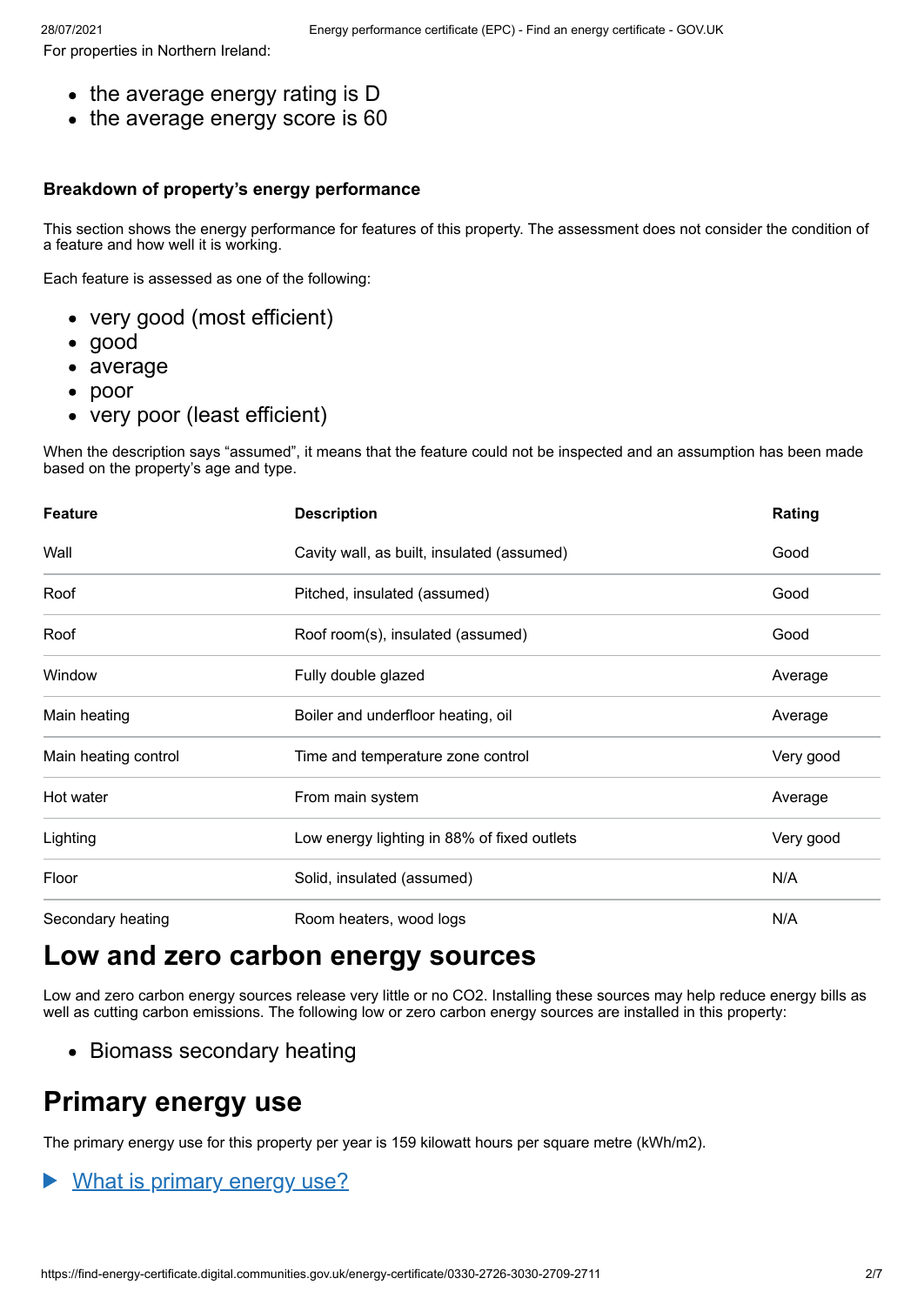#### **Environmental impact of this property**

One of the biggest contributors to climate change is carbon dioxide (CO2). The energy used for heating, lighting and power in our homes produces over a quarter of the UK's CO2 emissions.

## **An average household produces**

6 tonnes of CO2

## **This property produces**

9.3 tonnes of CO2

## **This property's potential production**

7.9 tonnes of CO2

By making the [recommended changes](#page-3-0), you could reduce this property's CO2 emissions by 1.4 tonnes per year. This will help to protect the environment.

Environmental impact ratings are based on assumptions about average occupancy and energy use. They may not reflect how energy is consumed by the people living at the property.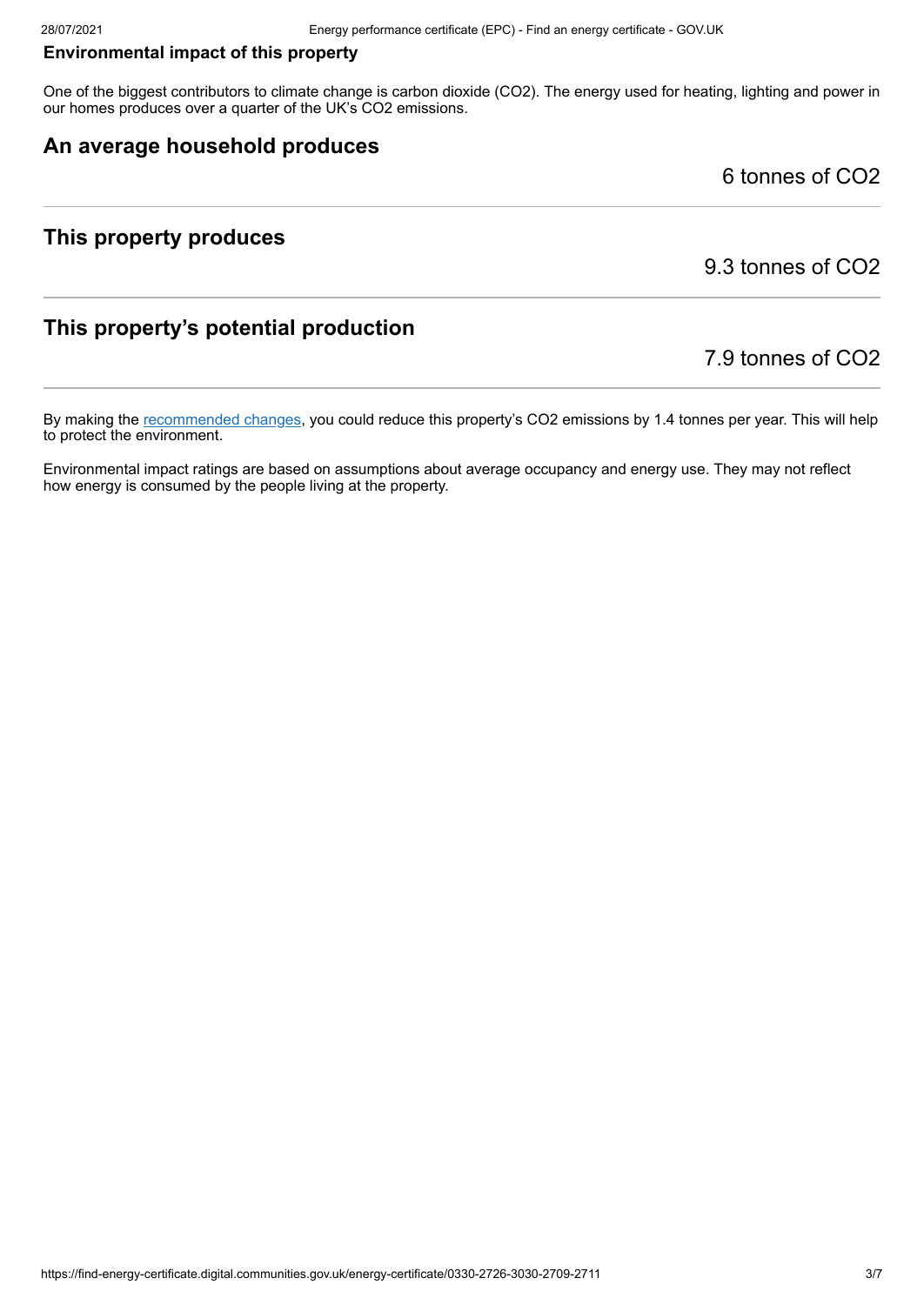#### <span id="page-3-0"></span>**How to improve this property's energy performance**

Making any of the recommended changes will improve this property's energy efficiency.

Potential energy If you make all of the recommended changes, this will improve the property's energy rating and score from D (63) to D (68).

What is an energy rating?

# **Recommendation 1: Replace boiler with new condensing boiler**

Condensing boiler

**Typical installation cost**

**Typical yearly saving**

**Potential rating after carrying out recommendation 1**

| <b>Recommendation 2: Solar water heating</b> |
|----------------------------------------------|
|                                              |

Solar water heating

**Typical installation cost**

**Typical yearly saving**

**Potential rating after carrying out recommendations 1 and 2**

# **Recommendation 3: Solar photovoltaic panels, 2.5 kWp**

Solar photovoltaic panels

## **Typical installation cost**

£3,500 - £5,500

rating

**D**

£2,200 - £3,000

£197

68 | D

£4,000 - £6,000

£47

69 | C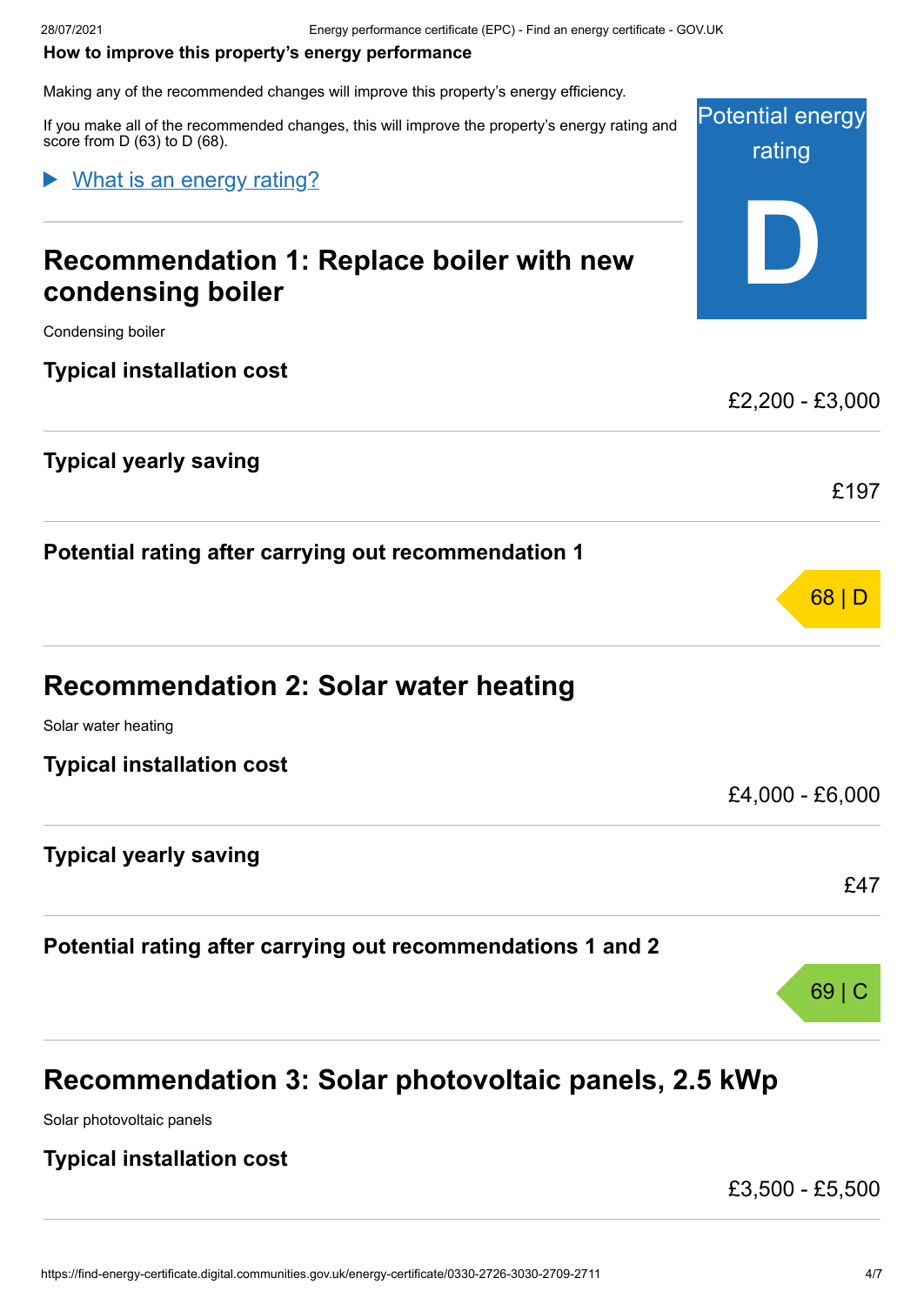**Typical yearly saving**

| Potential rating after carrying out recommendations 1 to 3                                              |                   |
|---------------------------------------------------------------------------------------------------------|-------------------|
|                                                                                                         | 74   C            |
| <b>Recommendation 4: Wind turbine</b>                                                                   |                   |
| Wind turbine                                                                                            |                   |
| <b>Typical installation cost</b>                                                                        | £15,000 - £25,000 |
| <b>Typical yearly saving</b>                                                                            |                   |
|                                                                                                         | £684              |
| Potential rating after carrying out recommendations 1 to 4                                              |                   |
|                                                                                                         | 83                |
| <b>Paying for energy improvements</b>                                                                   |                   |
| Find energy grants and ways to save energy in your home. (https://www.gov.uk/improve-energy-efficiency) |                   |
| <b>Estimated energy use and potential savings</b>                                                       |                   |
| Estimated yearly energy cost for this property                                                          |                   |
|                                                                                                         | £1615             |
| <b>Potential saving</b>                                                                                 |                   |
|                                                                                                         | £197              |

The estimated cost shows how much the average household would spend in this property for heating, lighting and hot water. It is not based on how energy is used by the people living at the property.

The estimated saving is based on making all of the recommendations in [how to improve this property's energy performance.](#page-3-0)

# **Heating use in this property**

Heating a property usually makes up the majority of energy costs.

## **Potential energy savings by installing insulation**

The assessor did not find any opportunities to save energy by installing insulation in this property.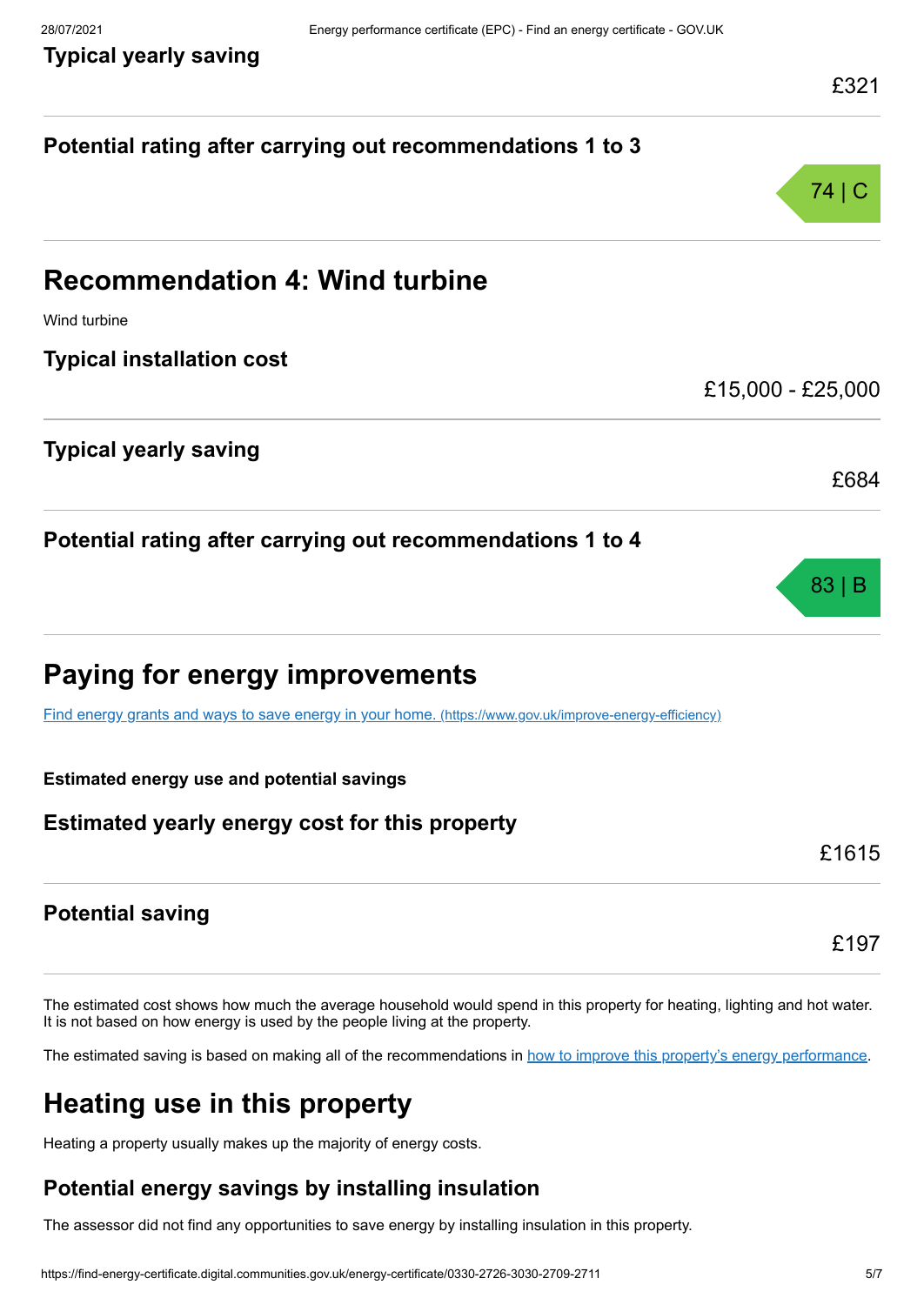#### **Contacting the assessor and accreditation scheme**

This EPC was created by a qualified energy assessor.

If you are unhappy about your property's energy assessment or certificate, you can complain to the assessor directly.

If you are still unhappy after contacting the assessor, you should contact the assessor's accreditation scheme.

Accreditation schemes are appointed by the government to ensure that assessors are qualified to carry out EPC assessments.

## **Assessor contact details**

## **Assessor's name**

Nigel Cairns

#### **Telephone**

07887 541427

#### **Email**

[nigel@cairnsconsultingni.com](mailto:nigel@cairnsconsultingni.com)

## **Accreditation scheme contact details**

**Accreditation scheme** Elmhurst Energy Systems Ltd

#### **Assessor ID**

EES/020354

#### **Telephone**

01455 883 250

#### **Email**

[enquiries@elmhurstenergy.co.uk](mailto:enquiries@elmhurstenergy.co.uk)

## **Assessment details**

#### **Assessor's declaration**

No related party

## **Date of assessment**

6 July 2021